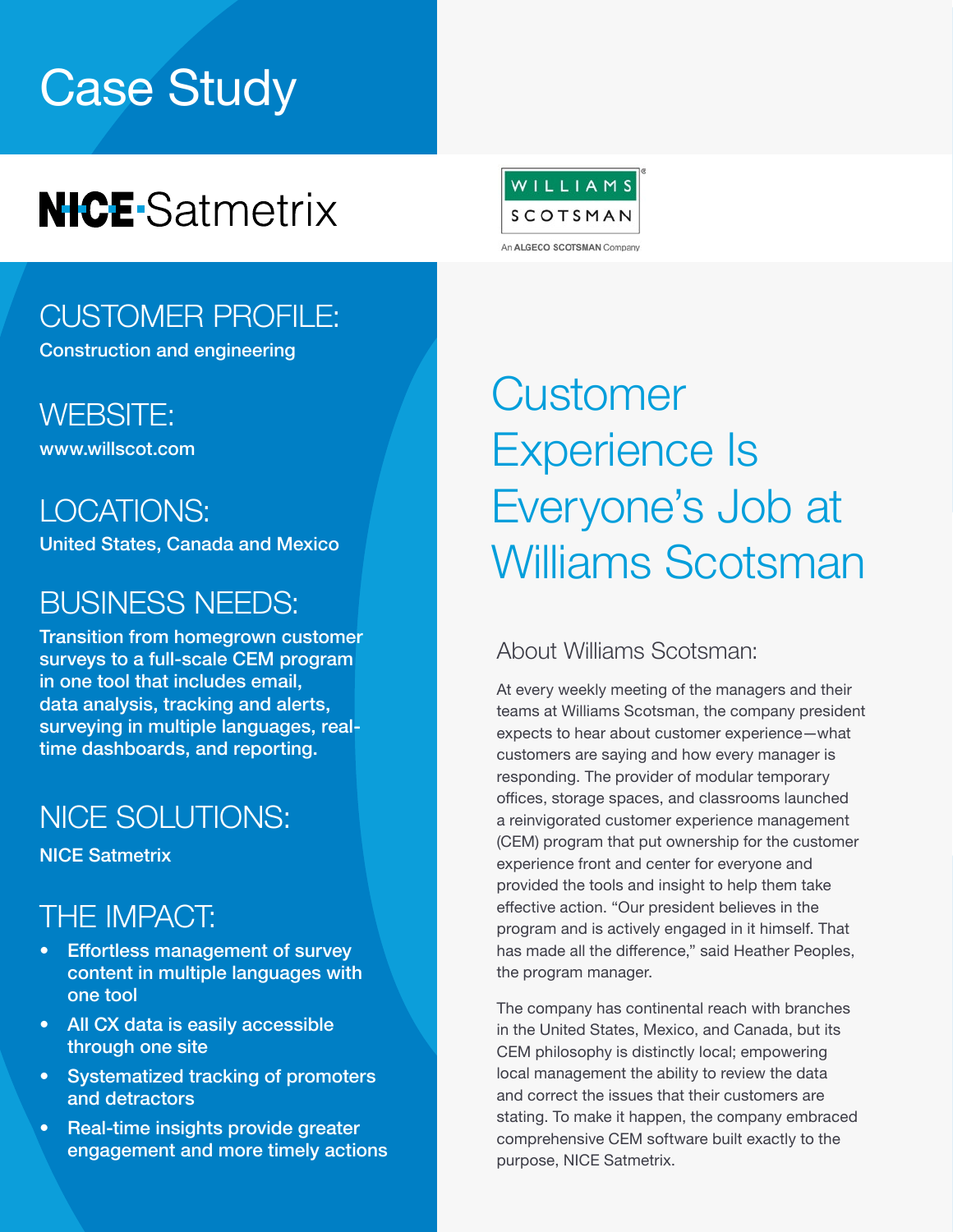*"CEM is today's field of competitive advantage, and everyone in the company needs to be actively engaged in it. NICE Satmetrix brings CEM to the front lines with information and tools everyone can use to understand and enhance the customer experience. I use it everyday and so do all the managers in the company."* 

– Brad Soultz, EVP and president, Williams Scotsman, Inc.

#### **Challenge** Tuning In to Key Touchpoints

Williams Scotsman's CEM program embraces three critical customer touchpoints that span the entire customer journey: delivery of the temporary space, on-site service requests, and return at the end of contract. The company has customers in 450 industries and contracts vary from a few weeks to many years. All customers are surveyed to give a truly accurate and comprehensive picture of the customer journey.

Response rates for delivery and service touchpoints hover around 15 to 20 percent. At first, the response rate about returns was a disappointing 5 percent, caused by turnover at customer sites and an outof-date contact list. When the survey invitation list was augmented to add the person who requested the return, the response rate rose to match the other touchpoints, providing a fuller picture and more reliable data on the customer experience.

Williams Scotsman uses Net Promoter Score® as the core metric for its CEM program, but the EVP and president cares more about trends in the comments than in the movement of the score. A dozen tags are applied to comments, and new tags are added to take the pulse of customer reactions when the company makes changes to processes or products. The comments give managers the insight to make targeted and impactful improvements.

For instance, in response to a surge in comments about unanswered telephone calls regarding billing questions, the accounting department alleviated the friction in the experience by changing call routing. With this easy and inexpensive fix, the issue began slowly disappearing from comments.

**NICE-Satmetrix** 

#### "Fix What's Broken Where It's Broken"

A network of over ninety branches with each having local management and customers, Williams Scotsman distributes responsibility for the customer experience to the front lines. The motto is "fix what's broken where it's broken."

The company has company-wide processes and guidelines in place, but every branch is its own selfcontained operation and distribution center with its own mix of strengths. So instead of complicating CEM with centralized committees and top-down solutions that may not apply everywhere, the company empowers the branches and regions to identify and implement improvements based on local customer experience data and comments. "We keep it simple, but give everyone the tools they need to take individual action," Peoples said.

Managers at every level and in every function have direct access to branch, area, region, and country specific CEM dashboards, with the ability to filter and drill down into the data. "Managers have been trained to access the system to obtain reports or use the dashboards that I've created. They can also create their own views if there is some other information that they're looking for," Peoples said. Reports roll up through the management chain and CEM is high on the agenda of the area and regional's weekly management meetings.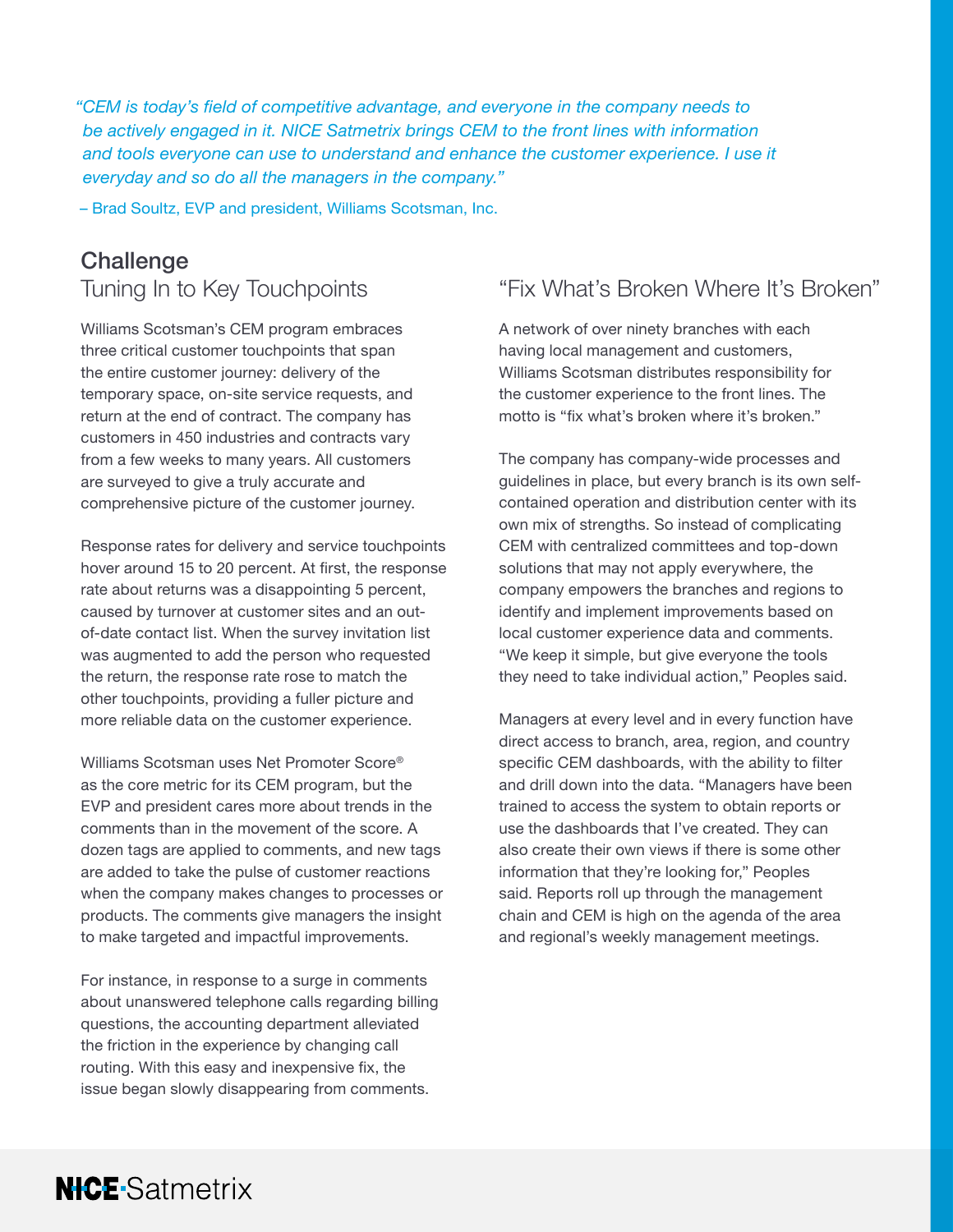#### Solution The Power of Personal Response

All Detractors (those who give a score of 0-6 on the 0-10 point Net Promoter Score® scale, indicating a troubled relationship) get a personal contact promptly when they provide feedback. Depending on the nature of the comment, the call may come from a branch operation leader, a regional vice president, or the president of the company. From the moment an action is assigned and an alert received, the responsible member of management has 48 hours to make the contact. It's a metric on performance reviews. "Having these metrics as part of a review process for managers has had a major effect on that follow-up time," Peoples reported.

Managers can see how they and others are doing on the response-time metric. As a result, the average follow-up time is now well under 30 hours. Nearly every level of management has reported interactions with customers who are amazed and delighted to have been contacted by a company leader who addresses their issues personally. "Customers even ask to repeat the survey because they feel differently after the contact," Peoples said.

**NICE-Satmetrix** 

#### One System, Every Task

Before the reinvigorated CEM program, Williams Scotsman attempted homegrown customer surveys. For the relaunch, at the urging of the president, the company looked for a third-party solution that would consolidate everything for a full-scale program in one tool—email, surveying in multiple languages, data analysis, tracking and alerts, real-time dashboards, and reporting. At first Peoples was skeptical, but NICE Satmetrix made her a convert. "We do business in the United States, Mexico, and Canada. We can manage our survey content in three languages all within the same tool, no problem," she said.

She was also won over by user-friendly, easyto-customize dashboards. Instead of the timeconsuming manual grind required to populate Excel spreadsheets and distribute reports, all the data was instantly available online in usable form for everyone who needs it. "Literally within hours of going live we started seeing results. I became addicted: It was like checking your Facebook status," she confessed. "It's a great tool."

*"Literally within hours of going live we started seeing results. I became addicted: It was like checking your Facebook status."*

– Heather Peoples, Customer Experience Program Manager, Williams Scotsman, Inc.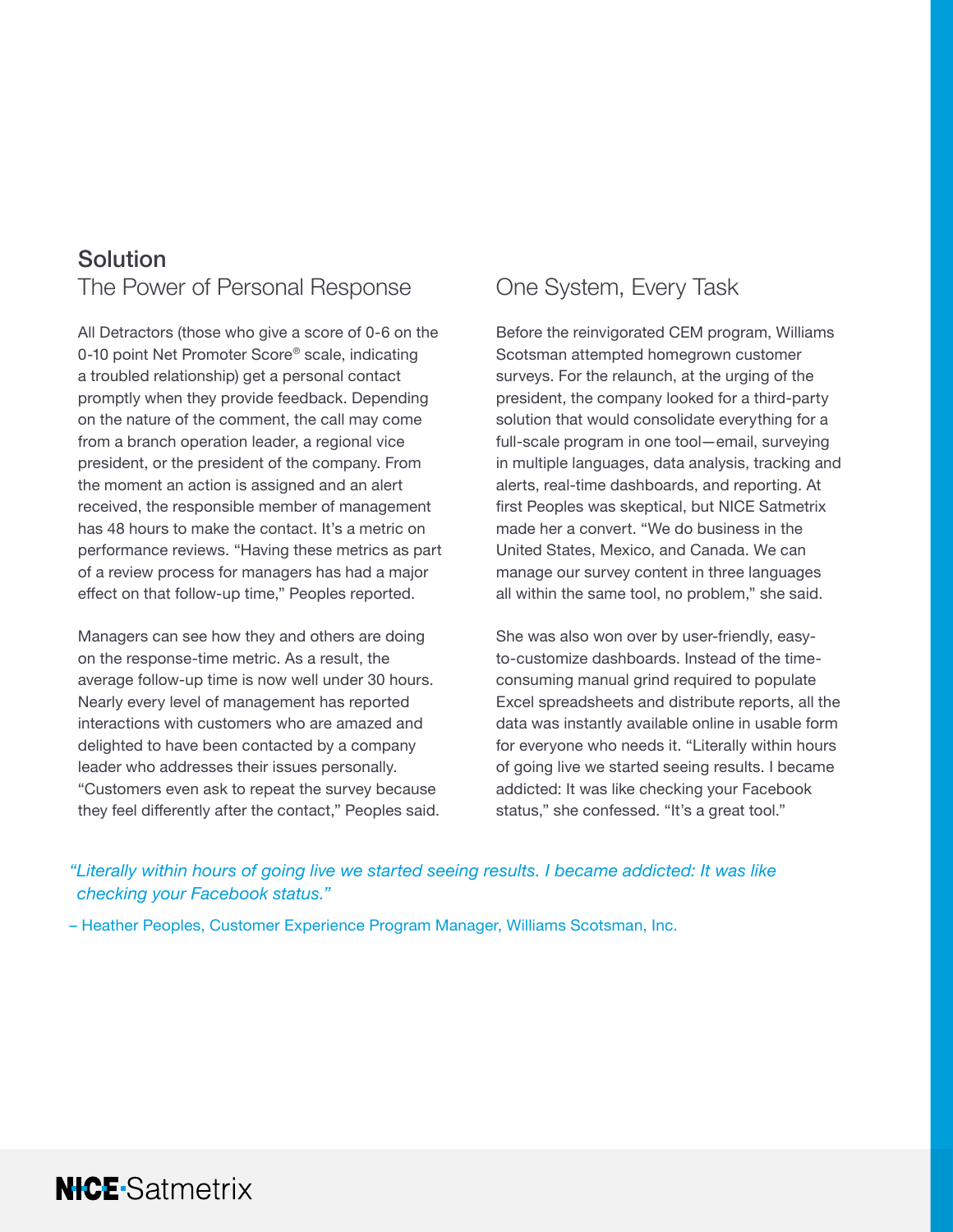#### **Results** A CEM Program That Runs Like Clockwork

CEM at Williams Scotsman runs simply and dependably. Highlights of the system include the following:

- Easier process. Everything needed is available and manageable through one site.
- Systematized tracking. Nothing falls through the cracks. Alerts about Detractors and Promoters (those who answer 9 or 10 to the Net Promoter Score® question) are automatically created, assigned, and tracked. "Instead of emailing status documents, we have a trackable process within the system," Peoples said.
- Real-time information. Data flows in continuously, in real-time from surveys that are launched monthly. "Our managers no longer have to wait for us to grab the results, put them into Excel or PowerPoint, and present them at a quarterly meeting," Peoples explained. "Managers can go into the system see the responses for themselves as they come in." That immediacy results in greater engagement and more timely actions.

#### Moving Forward

**NICE-Satmetrix** 

Williams Scotsman has always prided itself on having great customer service and relationships. "We liked to say we had the best on-site service in the industry, but really we didn't have any data to support that," Peoples said. Now they do. "Our highest scores come from our service survey that is sent after a completed on-site service call. It is gratifying to see that we do have good service, and the customers acknowledge that," Peoples said.

CEM has been a top business initiative and its valuable insight will to be gathered at other key points of customer interaction. Another step for the program will be correlating CEM data with other business metrics. "We can never be complacent and this program provides the platform to continuously learn about our customers and ways to improve our employees, processes, products, and services," Peoples said.

*"We can never be complacent and this program provides the platform to continuously learn about our customers and ways to improve our employees, processes, products, and services."*

– Heather Peoples, Customer Experience Program Manager, Williams Scotsman, Inc.